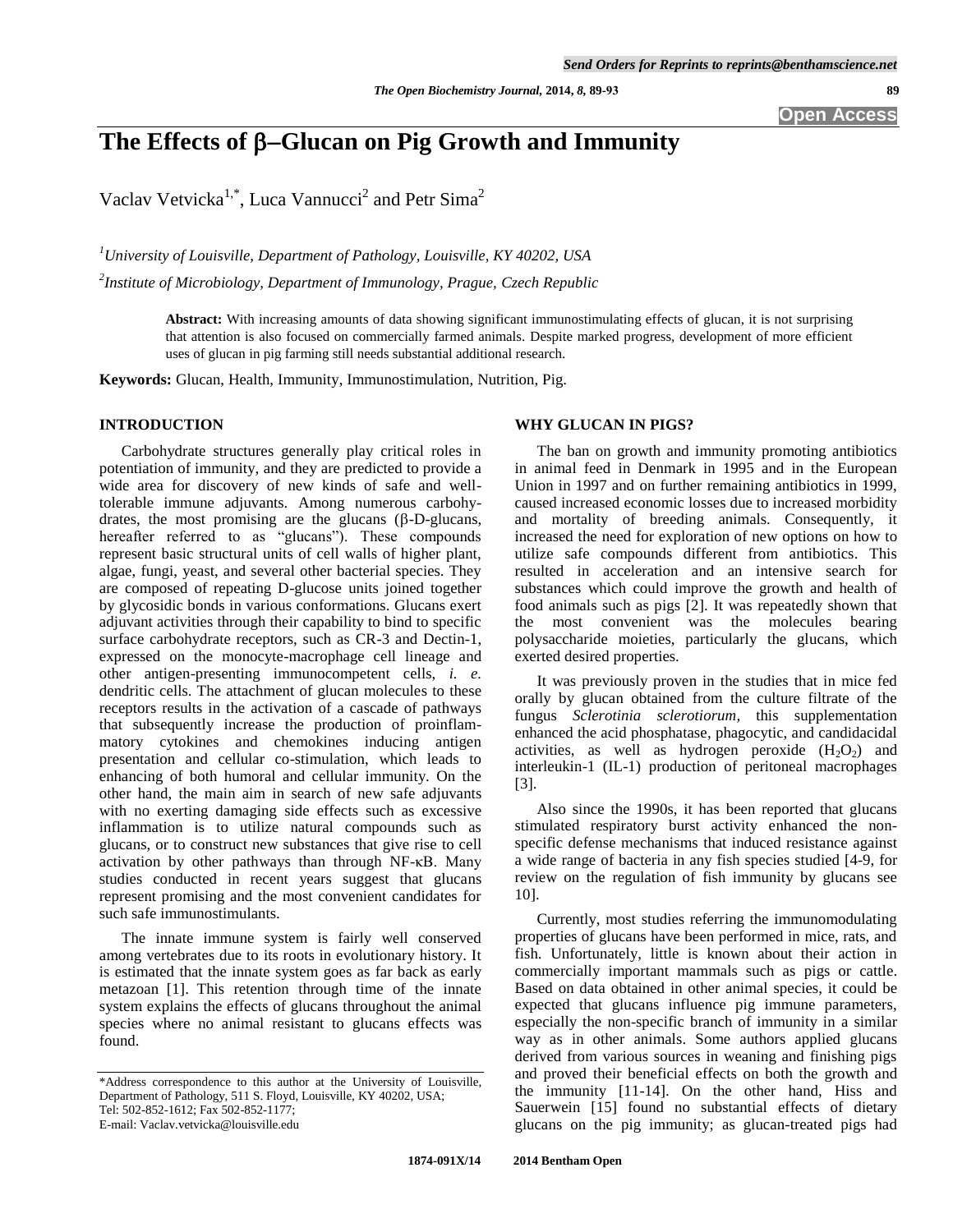immune parameters tested that were similar to the controls and only a marginal benefit on growth performance. However, these negative results might be caused by the quality of relatively unknown glucans used in this study. In addition, no further information other than the *Saccharomyces cerevisiae* origin was provided. Low effects of glucan supplementation were also found by the Amornlertviman's group. They found little effects on antibody titers to various infections, but positive changes in some hematology data, making the whole study rather inconclusive [16].

 The weaning period in pigs is a critical phase for functional differentiation of immunity and growth. Newlyweaned piglets met with plenty of challenges of which infections were the most important. A more rapid rise of immunocompetence and steady growth in piglets is possible to achieve by dietary interventions [17].

# **GLUCANS IN PIG GROWTH**

 A mechanism through which glucan supplementation of pig food formula improves pig growth performance is unknown. Glucans originally used as broad spectrum immunopotentiators can also improve gastrointestinal (GI) health milieu by increasing mucosal barrier functions and contributing to the increase of animal growth. Within GI, the nutrients are digested and through intestinal mucosa absorbed into the body. Glucans may have substantial influence on the composition of intestinal microbiota, which not only helps digestion but directly and indirectly may support immune activities of the gut associated lymphoid tissue (GALT) representing the largest immune organ in mammals. Unfortunately, there are little studies on the relationships between glucans and gut microbiota. One of the few exceptions is the study of Ewaschuk *et al*. [18], in which the authors investigated the effects of glucan supplementation on selected immune and intestinal parameters in weaning periods in pigs. Addition of glucan to the food resulted in increased mannitol permeability and conductance to the ileus, but the rest of the morphological parameters were not changed. Supplementation particularly influenced expression of lymphocyte phenotypes and lymphoid cell proliferation in response to stimulation, and *ex vivo* of enterotoxigenic *Escherichia coli* adhesion to enterocytes. The proportion of CD4 T cell subpopulations in mesenteric lymph nodes, Peyer's patches and CD8 T cells in peripheral blood was greater in pigs fed with glucan. It was concluded that a greater nutritional intake of glucan resulted in a greater increase of peripheral blood leukocytes and specifically increased the counts of naïve T cells.

 The increased mannitol permeability caused by glucan was further studied by Virschevskaya, who found no expected increase of activated T lymphocytes in mesenteric lymph nodes or Peyer's patches, suggesting some nonimmunologic mechanisms [19].

 It is also known that the indigestible polysaccharides stimulate activity of the mucosa and tight junctions or both in the pig intestine [20]. The influence of glucans on the alteration of gut microbiome composition, its metabolic activity and subsequently the gut wall permeability could consequently postpone immune activity of GALT. Immune effects after glucan administration are absent in animals kept in gnotobiologic conditions [21].

 A very important component of the porcine gut microflora represents the methanogens. Methanogens belong to the *Archea,* a distinct domain of bacteria that produces methane in [anoxic](http://en.wikipedia.org/wiki/Hypoxia_(environmental)) conditions of hindgut of monogastric animals, where they reduce carbon dioxide and formate and acetate to methane. They play a critical role with regard to efficiency of microbial participation in digestion within GI [22]. Luo *et al*. [23] In their molecular study investigating the phylogenetic diversity of these microorganisms from porcine colonic digesta for the first time, it confirmed that the addition of glucans significantly increased methanogens diversity. This action may improve the microbiota fermentation activities and positively influence postnatal development of immunity and growth performance.

### **GLUCANS IN PIG IMMUNITY**

 It was shown by Li *et al*. [24] that diets supplemented with glucan partially down-regulated the synthesis of proinflammatory cytokines  $TNF-\alpha$  and IL-6 modulating immunity but also regulating metabolism of nutrients with damaging effects on growth performance [25]. In addition, glucan up-regulated anti-inflammatory cytokine IL-10 inhibiting T cell proliferation and functional differentiation including secretion of Th1 and Th2 cytokines, which simultaneously exhibits signal transduction pathway of NFκB [26]. Li *et al*. [24] hypothesize that supplementation of pig diet by glucan may suppress cellular immunity, which reflects in increased growth performance [18].

 Additional studies have found that the addition of glucans to pig feed increased weight [11,27], reduced peak net glucose flux [28], decreased Th-related cytokine production [29] and protected against infection [30]. In a study focused on evaluation of the effects of glucans on immune parameters in pigs with experimental ascariosis, glucan combined with pig immunoglobulin and zinc was found to significantly elevate the levels of both peripheral blood T and B cells and stimulate the phagocytic activity of white blood cells. In addition, this combination offered 65% protective effects against ascariosis [31]. These effects were observed as early as in the first days of infection. The production of the various types of immunoglobulins can be affected by glucans, with lower doses favoring IgA [32]. Specific response to immunization was not clear with some reporting lowering effects of anthropic rhinitis vaccine [33] and some reporting enhanced effects of immunization with ovalbumin [24].

 Additional study showed that the supplementation particularly influenced expression of lymphocyte phenotypes, lymphoid cell proliferation in response to stimulation, and *ex vivo* of enterotoxigenic *Escherichia coli*  adhesion to enterocytes. The proportion of CD4 T cell subpopulations in mesenteric lymph nodes, Peyer's patches and CD8 T cells in peripheral blood was greater in pigs fed with glucan. It was concluded that a greater nutritional intake of glucan resulted in a greater increase of peripheral blood leukocytes and specifically increased the counts of naive T cells.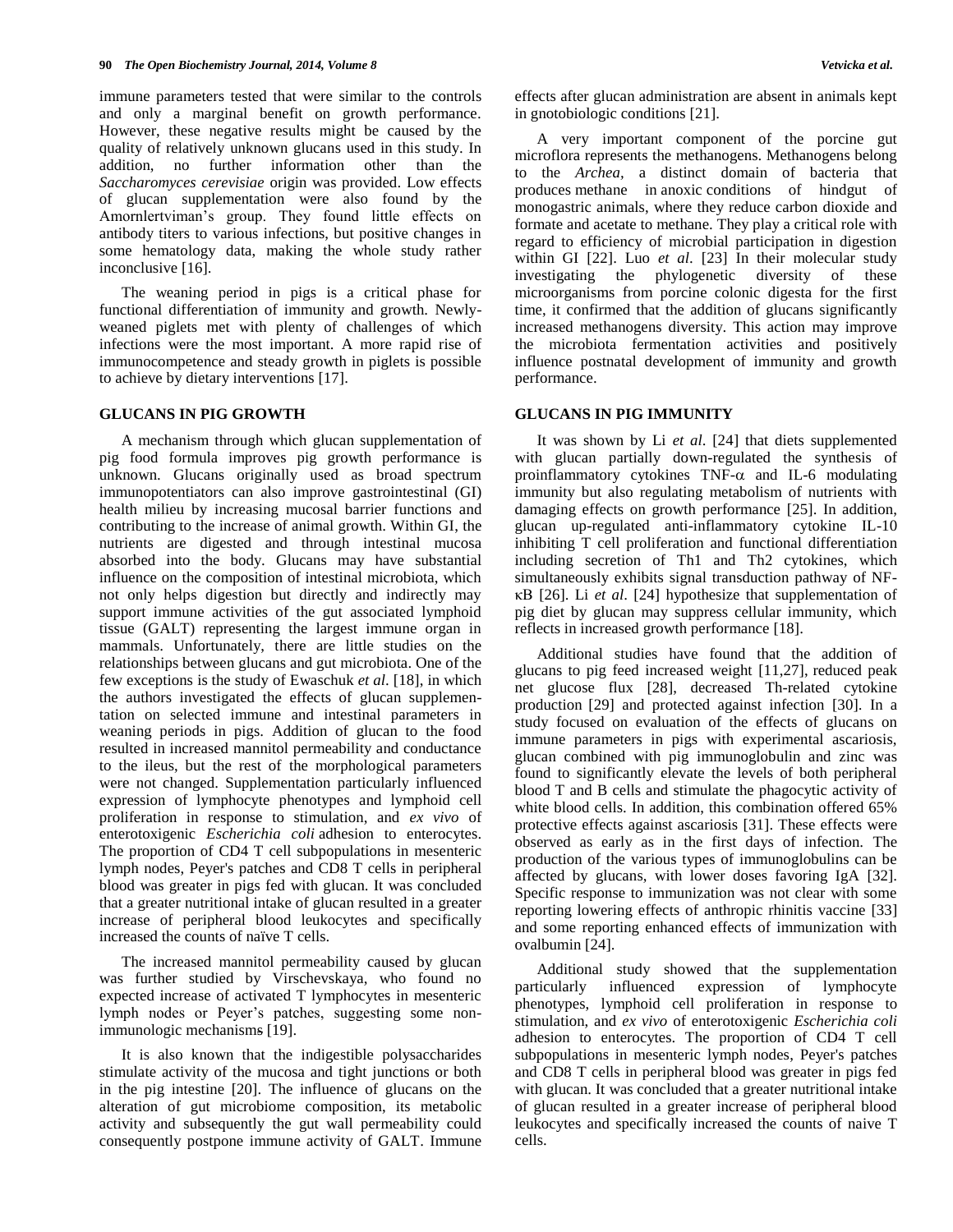The immune systems of the newly-weaned pigs faced strong challenges at the time of weaning. Infections were common during this period, and dietary interventions may have influenced immune function [17]. Although some of the measurements were not influenced by increasing the glucan content of the diet, many of the intestinal and peripheral immune measures were changed, some in a dosedependent manner. However, the concurrent increase in intestinal permeability and enterocyte pathogen-binding warrants further investigation before glucans can be recommended for supplementing the diet of weanling pigs.

 In our study we focused on comparison of the effects of two different types of insoluble, fungi-derived glucans as dietary supplement in piglets. Following supplementation, both glucans stimulated growth, phagocytic activity, and IL-2 production. In addition, both glucans significantly lowered the cortisol and  $TNF-\alpha$  levels after lipopolysaccharide challenge [34].

 The mechanisms responsible for the growth improvements were not clear, as the energetic contribution of the glucans to the feed at dosages used was negligible. Plausible explanations might be stress reduction, effects on GI tract microbiota [35] on gut permeability [18] and reduction of the negative effects of LPS on feed intake. The effects of glucan after a lipopolysaccharide challenge were manifested in reduction of levels of both  $TNF-\alpha$  and stress hormone cortisol, which corresponded to the results found in similar porcine models of LPS challenge after weaning [36]. In this study, supplements (glucan and vitamin C) were given in whole milk within 36 h of birth for two weeks, upon which the animals were challenged with an IV-applied lipopolysaccharide. Glucan supplementation increased average daily gain and increased expression of intestinal TNF- $\alpha$ . In the case of glucan alone, the strong increase of lung expression of TNF- $\alpha$  was observed. The resistance of pig neutrophils to respond to glucan challenge by oxidative burst cannot be currently explained [11,18] as it would be the first case of species-related resistance. However, the possibility that *in vitro* stimulation might not fully reflect the situation *in vivo* cannot be overlooked. In addition, some studies revealed that the response of porcine neutrophils to the glucan challenge depends on the type of glucan, as soluble glucans Laminarin and scleroglucan had no effects, but insoluble glucans showed significant stimulation [37]. The effects of glucan on pig immunity are summarized in Table **1**.

 In cattle, the effects of glucan were studied only marginally. Estrada *et al*. found that oat beta glucan administration had no effects in healthy beef steers, but improved the immunity in immunosuppressed animals [38]. A small scale study suggested that supplementation with glucan isolated from *Aureobsidium pollulans* might change the expression of cytokines in the serum and affect bacterial flora in the intestine [39]. Additional study found different effects based on type and purity of glucan used. Both glucans increased the feed uptake, but differed in modulation of immune responses [40].

# **CONCLUSION**

 Glucans are considered to be biological response modifiers exerting a variety of biological and immuno-

**Table 1. Effects of glucan on pig immunity.**

| <b>Effects</b>                           | <b>Reference</b>  |
|------------------------------------------|-------------------|
| No effects                               | [15]              |
| Little effects on antibody production    | [16]              |
| Improvement of hematology                | $[16]$            |
| Downregulation of IL-6 and TNF- $\alpha$ | [24]              |
| Upregulation of IL-10                    | $[26]$            |
| Decrease of Th-related cytokines         | [29]              |
| Protection against infection             | [30]              |
| Stimulation of phagocytosis              | [31]              |
| Protection against ascariosis            | [31]              |
| Increase in IgA production               | $\left[32\right]$ |
| Stimulation of IL-2 and phagocytosis     | $[34]$            |
| Suppression of TNF- $\alpha$             | [34]              |

pharmacological properties [41,42]. These immunomodulators have the capacity to stimulate both innate and specific immunity. The current studies suggested that glucansupplemented feed might improve both the growth and overall health of commercially farmed animals including pigs. However, we have to keep in mind that glucans are structurally relatively very variable molecules and may contain a variety of impure compounds. Preferentially, they are contaminated by cell wall proteins. It is not known to which extent the structural variation in glucan molecule, its molecular weight, and quantity of various contaminating substances modify the glucan effect in promotion of its growth performance and immune stimulation. The literature describing effects of glucans on pig immunity offers some promising studies, but is still too scarce and disparate to ascertain these effects.

 Therefore, the use of beta-glucans for pig food supplementation with the aim to improve pig growth performance and immune resistance toward various bacterial, viral, and fungal illnesses of pigs requires further investigations.

### **CONFLICT OF INTEREST**

 The authors confirm that this article content has no conflict of interest.

# **ACKNOWLEDGEMENTS**

Declared none.

### **REFERENCES**

- [1] Du Pasquier, L. The immune system of vertebrates and invertebrates. *Comp. Biochem. Physiol. Part B,* **2001,** *129,* 1-15.
- [2] Casewell, M.; Friis, C.; Marco, E.; McMullin, P.; Phillips, I. The European ban on growth-promoting antibiotics and emerging consequences for human and animal health. *J. Antimicrob. Chemother.,* **2003,** *52,* 159-161.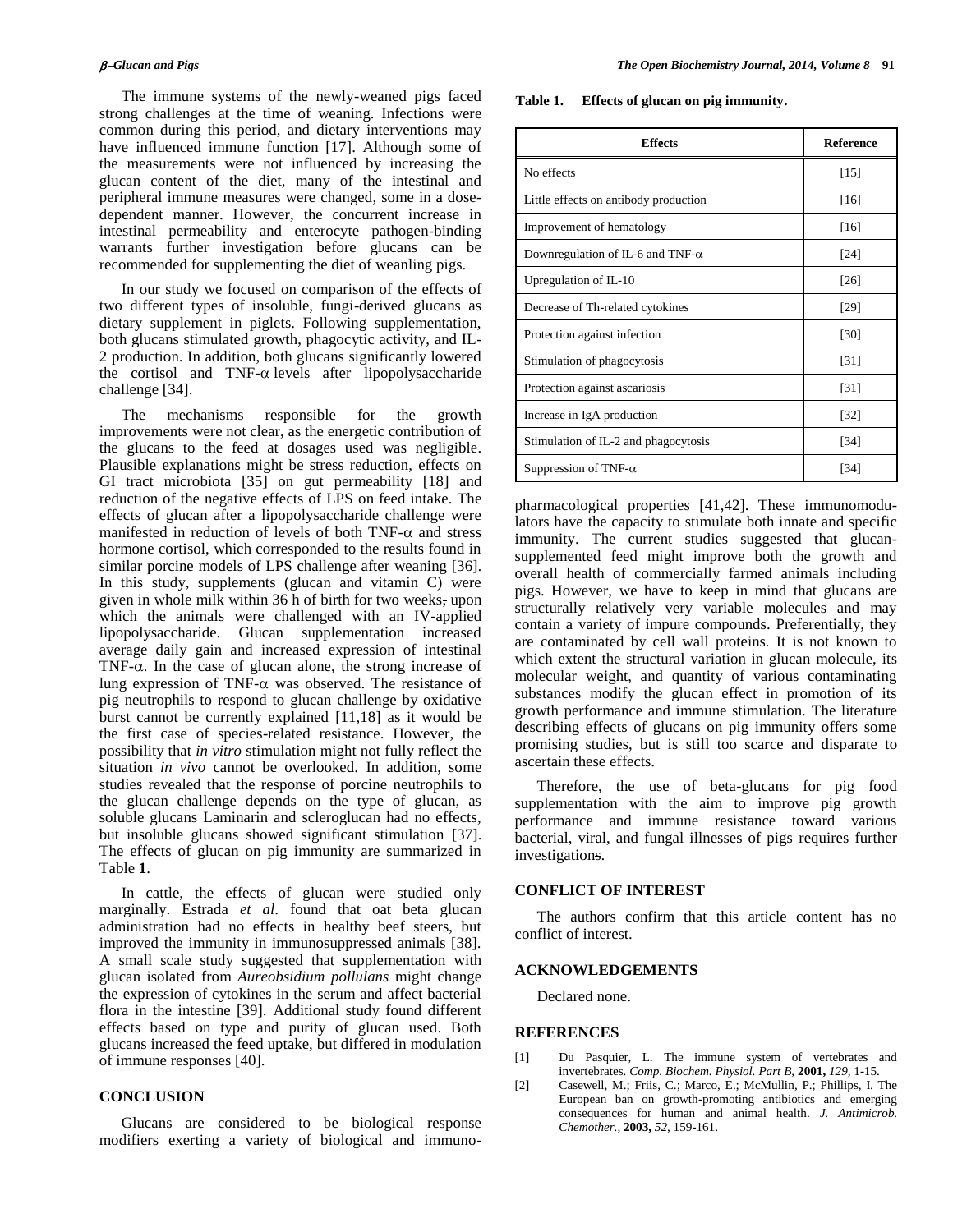- [3] Suzuki, I.; Tanaka, H.; Kinoshita, A.; Oikawa, S.; Osawa, M.; Yadomae, T. Effect of orally administered beta-glucan on macrophage function in mice. *Int. J. Immunopharmacol.,* **1990,** *12,*  675-84.
- [4] Chen, D.; Ainsworth, A. J. Glucan administration potentiates immune defense mechanism of chanel catfisch *Ictalurus punctatus* Rafinesque. *J. Fish Dis.,* **1992,** *15,* 295-304.
- [5] Jeney, G.; Anderson, D. P. Glucan injection or bath exposure given alone or in combination with a bacterin enhance the non-specific defence mechanism in rainbow trout (*Oncorhyncus mykiss*). *Aquaculture, 1993, 116,* 315-329.
- [6] Jørgensen, J. B.; Robertsen, B. Yeast β-glucan stimulates respiratory burst activity in Atlantic salmon (*Salmo salar* L.) macrophages. *Dev. Comp. Immunol.,* **1995,** *19,* 43-57.
- [7] Selvaraj, V.; Sampath, K.; Sekar, V. Use of glucan from *Saccharomyces cerevisiae* as an immunostimulant in carp: impact on hematology, phagocyte function, and infection with *Aeromonas hydrophila*. *Isr J. Aquacult Bamidgeh,* **2005,** *57,* 39-48.
- [8] Sealey, W. M.; Barrows, F. T.; Hang, A.; Johansen, K. A.; Overturf, K.; LaPatra, S. E.; Hardy, R. W. Evaluation of the ability of barley genotypes containing different amounts of  $\beta$ -glucan to alter growth and disease resistance of rainbow trout *Oncorhynchus mykiss*. *Anim. Feed Sci. Technol.,* **2008,** *141,* 115–128.
- [9] Jørgensen, J. B.; Sharp, G. J. E.; Secombes, C. J.; Robertson, B. Effects of yeast cell wall glucan on the bactericidal activity of rainbow trout macrophages. *Fish Shellfish Immunol.,* **1993,** *3,* 51- 58.
- [10] Vetvicka, V.; Vannucci, L.; Sima, P. The effects of β glucan on fish immunity. *N. Am. J. Med. Sci.,* **2013,** *5,* 580-588.
- [11] Dritz, S. S.; Shi; J.; Kielian, T. L.; Goodband, R. D.; Nelssen, J. L.; Tokach, M. D.; Chengappa, M. M.; Smith, J. E.; Blecha, F. Influence of dietary beta-glucan on growth performance, nonspecific immunity, and resistance to *Streptococcus suis*  infection in weanling pigs. *J. Anim. Sci.,* **1995**, *73*, 3341-3350.
- [12] Wierup, M. The Swedish experience of the 1986 year ban of antimicrobial growth promoters, with special reference to animal health, disease prevention, productivity, and usage of antimicrobials. *Microbial Drug Res.,* **2001***, 7*, 183–190.
- [13] Fortin, A.; Robertson, W. M.; Kibite, S.; Landry, S. J. Growth performance, carcass and pork quality of finisher pigs fed oat-based diets containing different levels of beta-glucans. *J. Anim. Sci., 2003, 81,* 449-456.
- [14] van Nevel, C. J.; Decuypere, J. A.; Dierick, N.; Molly, K. The influence of *Lentinus edodes* (Shiitake mushroom) preparations on bacteriological and morphological aspects of the small intestine in piglets. *Arch. Tierernahr., 2003,* **57***,* 399-412.
- [15] Hiss, S.; Sauerwein, H. Influence of dietary ss-glucan on growth performance, lymphocyte proliferation, specific immune response and haptoglobin plasma concentrations in pigs. *J. Anim. Physiol. Anim. Nutr. (Berl.),* **2003,** *87,* 2-11.
- [16] Amornlertviman, S.; Kidrob, R.; Sangngam, S.; Chavananiku, Y.; Nuntaprasert, A. Effects of Saccharomyces cerevisiae's cell wall IImmuno-Aid) on growth performance, haptoglobin and immunity in weaning pigs. *Proc. 7th Chula Univ. Vet. Sci. Ann. Con.,* **2008**, p.79
- [17] Johnson, I. R.; Ball, R. O.; Baracos, V. E.; Field, C. J. Glutamine supplementation influences immune development in the newly weaned piglet. *Dev. Comp. Immunol.,* **2006,** *30,* 1191–1202.
- [18] Ewaschuk, J. B.; Johnson, I. R.; Madsen, K. L.; Vasanthan, T.; Ball, R.; Field, C. J. Barley-derived β-glucans increases gut permeability, ex vivo epithelial cell binding to *E. coli*, and naive Tcell proportions in weanling pigs. *Anim. Sci.,* **2012,** *90,* 2652-2662.
- [19] Virshchevskaya, E. V.; Alekseeva, L. G.; Reshetov, P. D.; Phomicheva, N. N.; Parphenyuk, S. A.; Ilyina, A. V.; Zueva, V. S.; Lopatin, S. A.; Levov, A. N.;Varlamov, V. P. Mucoadjuvant properties of lipo- and glycoconjugated derivatives of oligochitosans. *Eur. J. Med. Chem.,* **2009,** *44,* 2030–2037.
- [20] Mineo, H.; Amano, M.; Chiji, H.; Shigematsu, N.; Tomita, F.; Hara, H. Indigestible disaccharides open tight junctions and enhance net calcium, magnesium, and zinc absorption in isolated rat small and large intestinal epithelium. *Dig. Dis, Sci.,* **2004,** *49,* 122-132.
- [21] Stuyven, E.; Van den Broeck, W.; Nauwynck, H.; Goddeeris, B. M.; Cox, E. Oral administration of beta-1,3/1,6-glucan Macrogard fails to enhance the mucosal immune response following oral F4

fimbrial immunisation in gnotobiotic pigs. *Vet. Immunol. Immunopathol.,* **2010,** *137,* 291–297.

- [22] Samuel, B. S.; Gordon, J. I. A humanized gnotobiotic mouse model of host-archaeal-bacterial mutualism. *Proc. Natl. Acad. Sci. U S A,* **2006***, 103,* 10011-10016.
- [23] Luo, Y. H.; Li, H.; Luo, J. Q.; Zhang, K. Y. Yeast-derived  $\beta$ -glucan substrate significantly increased the diversity of methanogens during *in vitro* fermentation of porcine colonic digesta. *J. Integrat. Agricult.,* **2013,** *12,* 2229-2234.
- [24] Li, J.; Li, D. F.; Xing, J. J.; Cheng, Z. B.; Lai, C. H. Effects of  $\beta$ glucan extracted from *Saccharomyces cerevisiae* on growth performance and immunological and somatotropic responses of pigs challenged with *Escherichia coli* lipopolysaccharide*. J. Anim. Sci.,* **2006,** *84,* 2374-2381.
- [25] Spurlock, M. E. Regulation of metabolism and growth during immune challenge: an overview of cytokine function. *J. Anim. Sci.,*  **1997,** *75,* 1773-1783.
- [26] Clarke, C. J.; Hales, A.; Hunt, A.; Foxwell, B. M. IL-10-mediated suppression of TNF-alpha production is independent of its ability to inhibit NF kappa B activity. *Eur. J. Immunol., 1998,* **28,** 1719- 1726.
- [27] Kogan, G.; Kocher, A. Role of yeast cell wall polysaccharides in pig nutrition and health protection. *Livestock Sci.,* **2007,** *109,* 161- 165.
- [28] Hooda, S.; Matte, J. J.; Vasanthan, T.; Zijlstra, R. T. Dietary oat  $\beta$ glucan reduces peak net glucose flux and insulin production and modulates plasma incretin in portal-vein catheterized grower pigs. *J. Nutr.,* **2010,** *140,* 1564-1569.
- [29] Ryan, M. T.; O'Shea, C. J.; Collins, C. B.; O'Doherty, J. V.; Sweeney, T. Effects of dietary supplementation with *Laminaria hyperborea, Laminaria digitata,* and *Saccharomyces cerevisiae* on the IL-17 pathway in the porcine colon*. J. Anim. Sci.,* **2012,** *90,* 263-265.
- [30] Stuyven, E.; Cox, W.; Vancaeneghem, S.; Arnouts, S.; Deprez, P.; Goddeeris, B. M. Effects of  $\beta$ -glucans on an ETEC infection in piglets. *Vet. Immunol. Immunopathol.,* **2009,** *128,* 60-66.
- [31] Benova, M.; Boroskova, Z.; Soltys, J.; Dubaj, J.; Szechenyi, S. Effect of glucan preparation on immunocompetent cells and phagocytic ability of blood leucocytes in experimental ascariosis of pigs. *Vet. Parasitol.,* **1992,** *41,* 157-166.
- [32] Sauerwein, H.; Schmidz, S.; Hiss, S. Effects of a diatary application of a yeast cell wall extract on innate and acquired immunity, on oxidative status and growth performance on weanling piglets and on the ileal epithelium in fattened pigs. *J. Anim. Physiol. Anim. Nutr. (Berl.),* **2007,** *91*, 369-380.
- [33] Hahn, T. W.; Lohakare, J. D.; Lee, S. L.; Moon, W. K.; Chae, B. J. Effects of supplementation of  $\beta$ -glucans on growth performance, nutrient digestibility, and immunity in weanling pigs. *J. Anim. Sci.,*  **2006,** *84,* 1422-1428.
- [34] Vetvicka, V.; Oliveira, C.  $\beta$ (1-3)(1-6)-D-glucans modulate immune status in pigs: potential importance for efficiency of commercial farming. *Ann. Transl. Med., 2,* **2014,** doi:10.3928/j.issn.2305- 5839.2014.01.04
- [35] Murphy, P.; Dal Bello, F.; O'Doherty, J. V.; Arendt, E. K.; Sweeney, T. Coffey, A. Effects of cereal  $\beta$ -glucans and enzyme inclusion on the porcine gastrointestinal tract microbiota. *Anaerobe,* **2012,** *18,* 557-565.
- [36] Eicher, S. D.; McKee, C. A.; Carroll, J. A.; Pajor, E. A. Supplemental vitamin C and yeast cell wall beta-glucan as growth enhancers in newborn pigs and as immunomodulators after an endotoxin challenge after weaning. *J. Anim. Sci.,* **2006,** *84,* 2352- 2360.
- [37] Sonck, E.; Stuyven, E.; Goddeeris, B.; Cox, E. The effect of  $\beta$ glucans on porcine leukocytes. *Vet. Immunol. Immunopathol.,*  **2010,** *135,* 199-207.
- [38] Eicher, S. D.; Wesley, I. V.; Sharma, V. K.; Johnson, T. R. Yeast cell-wall products containing beta-glucan plus ascorbic acid affect neonatal Bos taurus calf leukocytes and growth after a transport stressor. *J. Anim. Sci.,* **2010,** *88,* 1195-1203.
- [39] Estrada, A.; van Kessel, A.; Laarveld, B. Effect of administration of oat beta-glucan on immune parameters of healthy and immunosuppressed beef steers. *Can. J. Vet. Res.,* **1999,** *63,* 261- 268.
- [40] Uchiyama, H.; Uwai, A.; Asada, Y.; Muramatsu, D.; Aoki, S.; Kawata, K.; Kusano, K.; Nagashima, K.; Yasokawa, D.; Okabe, M.; Miyazaki, T. A small scale study on the effects of oral